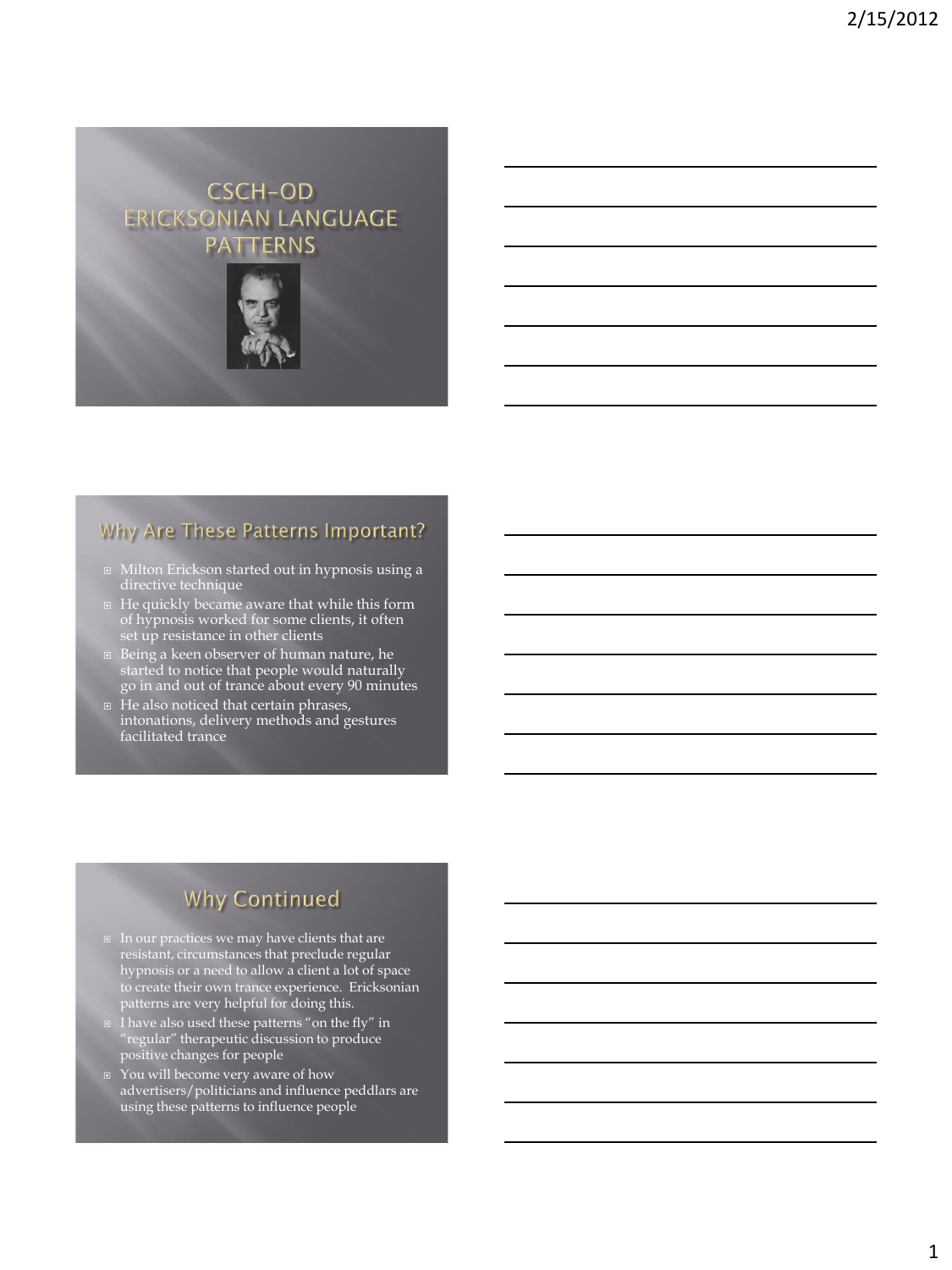#### What Are the Common Ingredients of Most Patterns

- They sound conversational
- They often rely on shifting auditory tone
- **They are precisely vague**
- They are often truisms or double binds
- They often create a feed-forward mechanism

## When Can You Use Them?

- These patterns are versatile enough to be used in multiple situations
- Conversationally they help a person turn their attention inwards
- With resistant clients they can act as subtle trance inductions as their permissiveness give people the space to create their own experience.
- **E** While in trance, they can act as powerful suggestions

## On To The Patterns!

- I've picked these patterns for their ease of use and efficacy.
- As you learn them, pick one a day and practice it 5-10 times and you'll be amazed at how fast they integrate.
- Copy the handouts and cut the squares out to use as cue cards…
- Use them in a combo, like a dance step or Aikido master.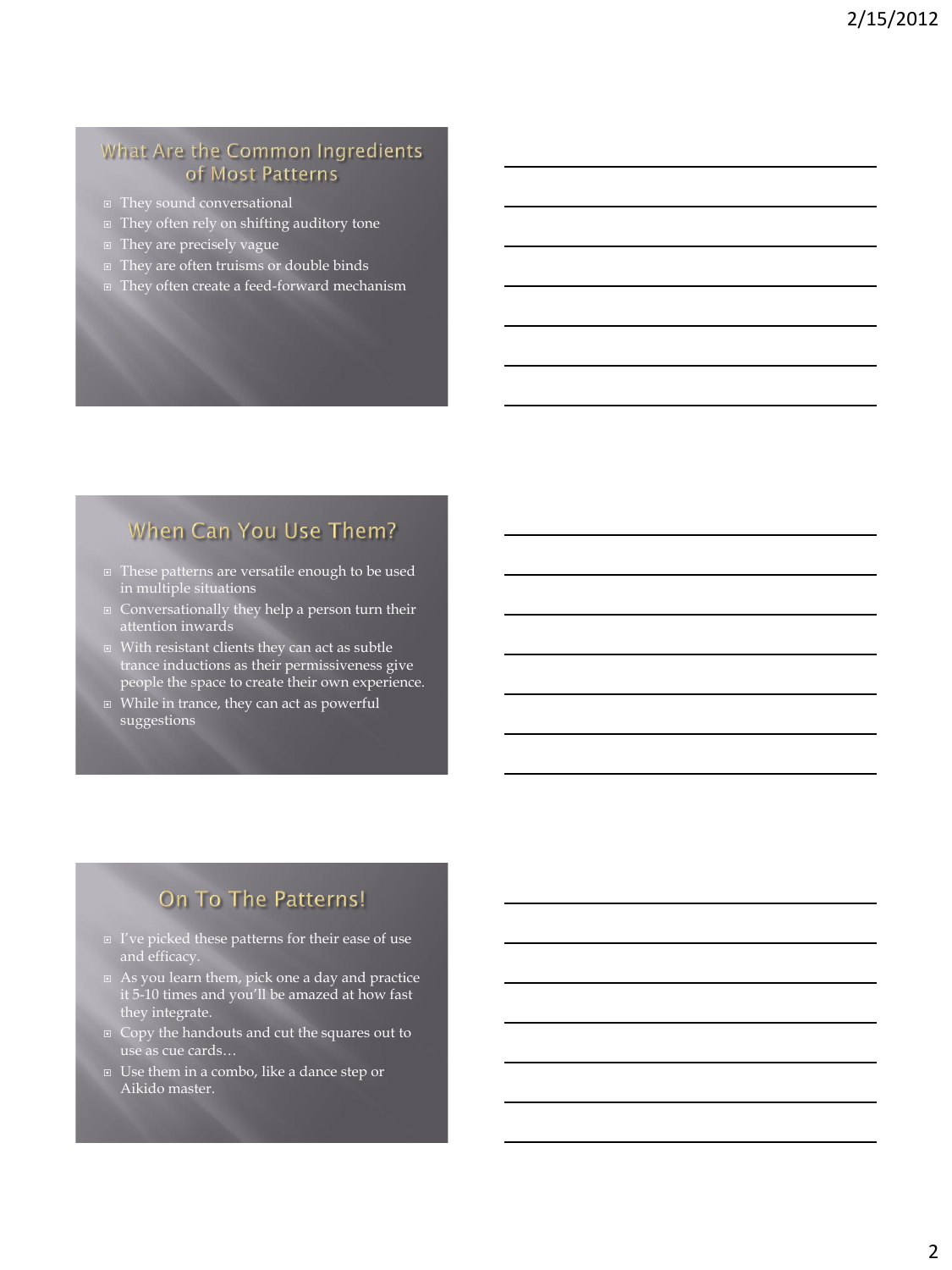#### The Fact that  $\frac{1}{2}$  means  $\frac{1}{2}$

- **People are always building complex** equivalences – this means that
- This pattern makes use of this tendency
- □ It can be used as a REFRAME or more powerfully as a PREFRAME
- The fact that you're here means that there's a part of you that's hoping to feel better
- The fact that you learned to write means that you are capable of mastering a complex skill

#### Your Conscious Mind \_\_\_ but your unconscious mind \_\_\_

- $\Box$  This can be great at the start of a conversation/intake/induction as it starts a dissociation between the conscious and unconscious
- If I am being conversational I may use "a deeper part of yourself" or "a profoundly wise part of yourself" instead
- This pattern helps a person open up to the possibility that there is a deeper part of themselves that has the resources and answers

# Continued

- $\texttt{``Your conscious mind may not know the}$ answers right now, for if it did, you likely wouldn't be here right now, but what I do know is that there is a deeper, profoundly wise part of yourself, what we may call your unconscious mind, that has many answers"
- $\overline{u}$  I will often use spatial anchoring with hand movements as I talk about the conscious and unconscious mind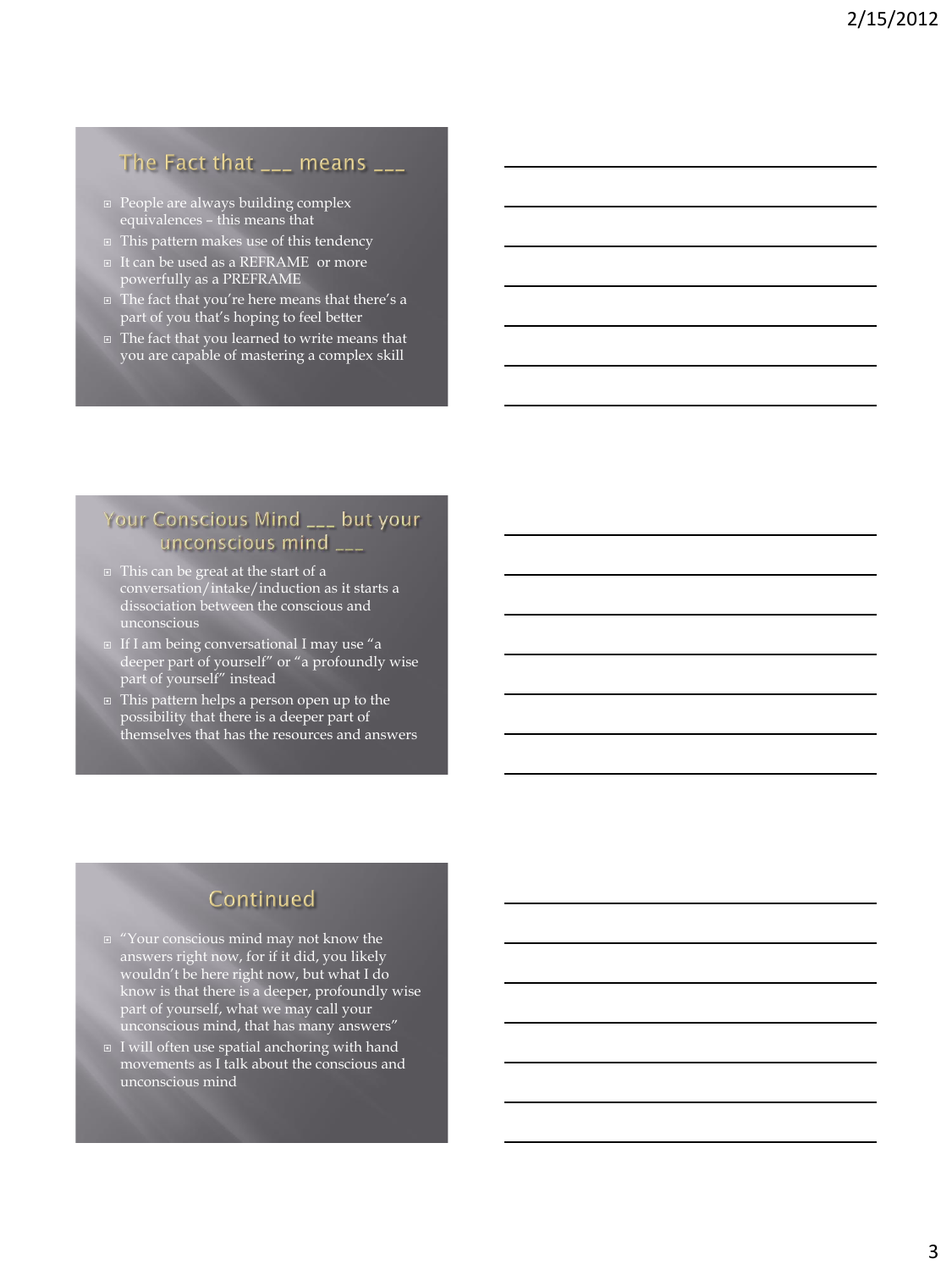# My Friend Joe

- □ This is a great pattern to use if you are saying something that might elicit resistance and you don't want the client getting upset with you.
- You are putting it on a third party a friend, a mentor, an author. My favorite is mentor/coach as it helps the client see that you have had teachers as well.
- A mentor of mine once said "Peter, sometimes you just need to realize the past is just the past, it's not who you are and it's not what you deserve, it's just the past and it's the meaning that you make of it that makes the difference."

# I don't know whether... yet

- This is a very subtle way of drawing attention to something. It is also a very subtle presupposition that almost always slips under people's awareness.
- "I don't know whether you've *become aware of the shift in your breathing*, yet or whether you'll become aware of it over the next little while as we talk"
- This pattern utilizes an embedded command as well by shifting voice tone.

## The more, the more

- This is a feed-forward pattern which creates an accelerating reaction within the individual
- This works well for planting a seed and then letting it grow on it's own. One of my mentors referred to it as a "mindbomb"
- "The more you really think about creating changes in your life, the more excited you can get about the possibilities and the more those fears can seem like a thing of the distant hazy past"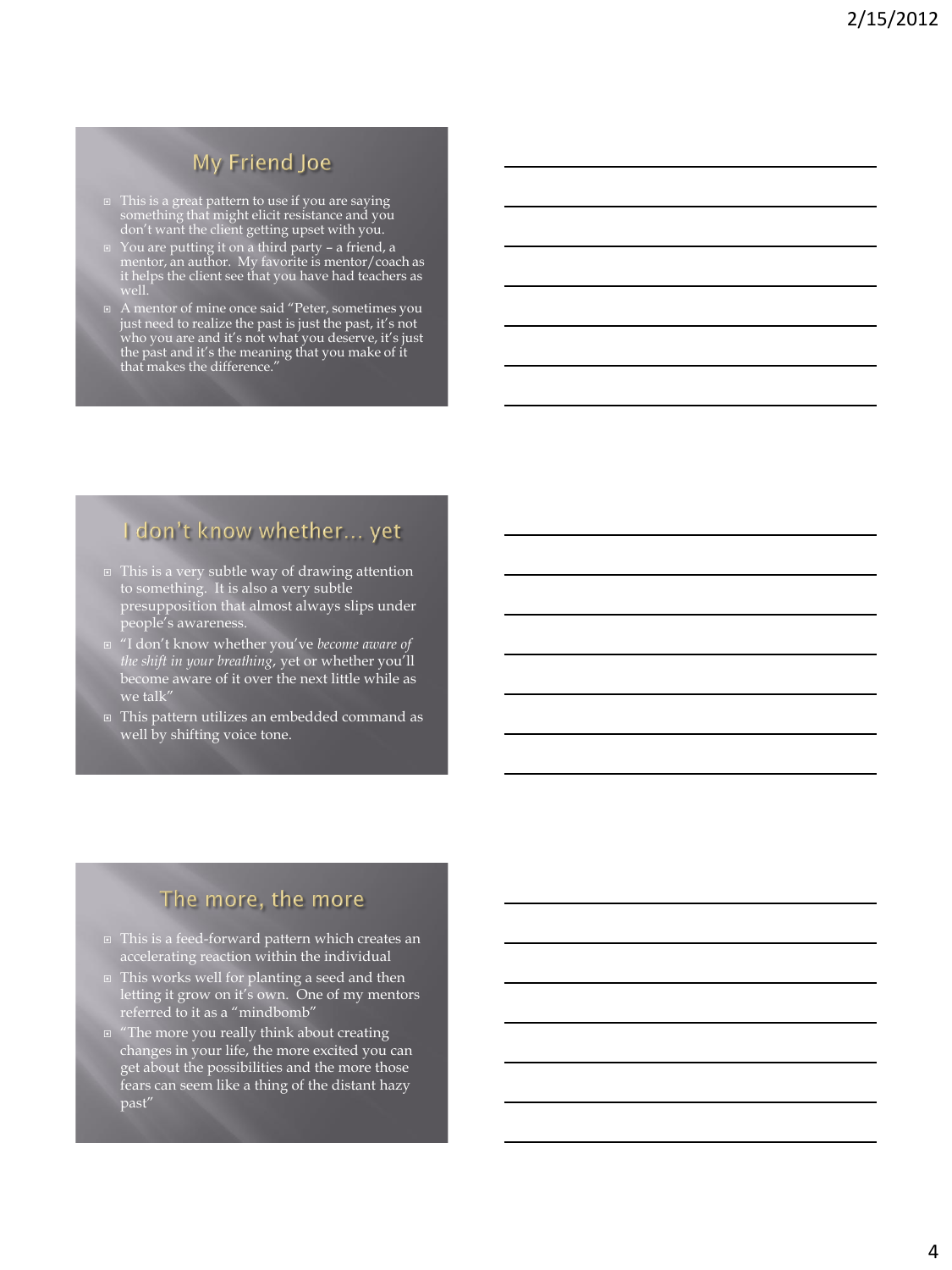## There is no need for you, [name]

#### $\overline{a}$

- This is great for the resistant client as it matches their resistance. Erickson always believed in utilizing the resistance of the client.
- This makes use of an embedded command so tonality shifting will be helpful.
- "There's no need for you, John, to *pay attention to your deepening breathing*"
- $\Box$  "There's no need for you Alexa to *pay attention to* the subtle changes within your body as we have this conversation because while your conscious mind is paying attention to our conversation, there is a deeper part

# Eventually \_\_\_

- □ This is a truism that is hard to argue with because eventually pretty much anything can happen.
- Many people in crisis have a distorted timeline that has become shortened to the point of immediate panic. This serves to draw out their timeline.
- "Eventually, things change and shift, often in ways that we could not have anticipated at the time. There have likely been times in your life where the biggest challenges have turned out to be the greatest lessons and victories so what I'm really curious about is…"

# Don't \_\_\_ too quickly

- This is a presupposition pattern. It presupposes that the result is going to happen, it's just a matter of when and, well, why rush
- It also utilizes an embedded command
- A resistant client will often rush forward in order to be "troublesome"
- "Don't *go into trance* too quickly"
- "Don't *make the positive changes in your life* too quickly, do them at the rate that is just right for you"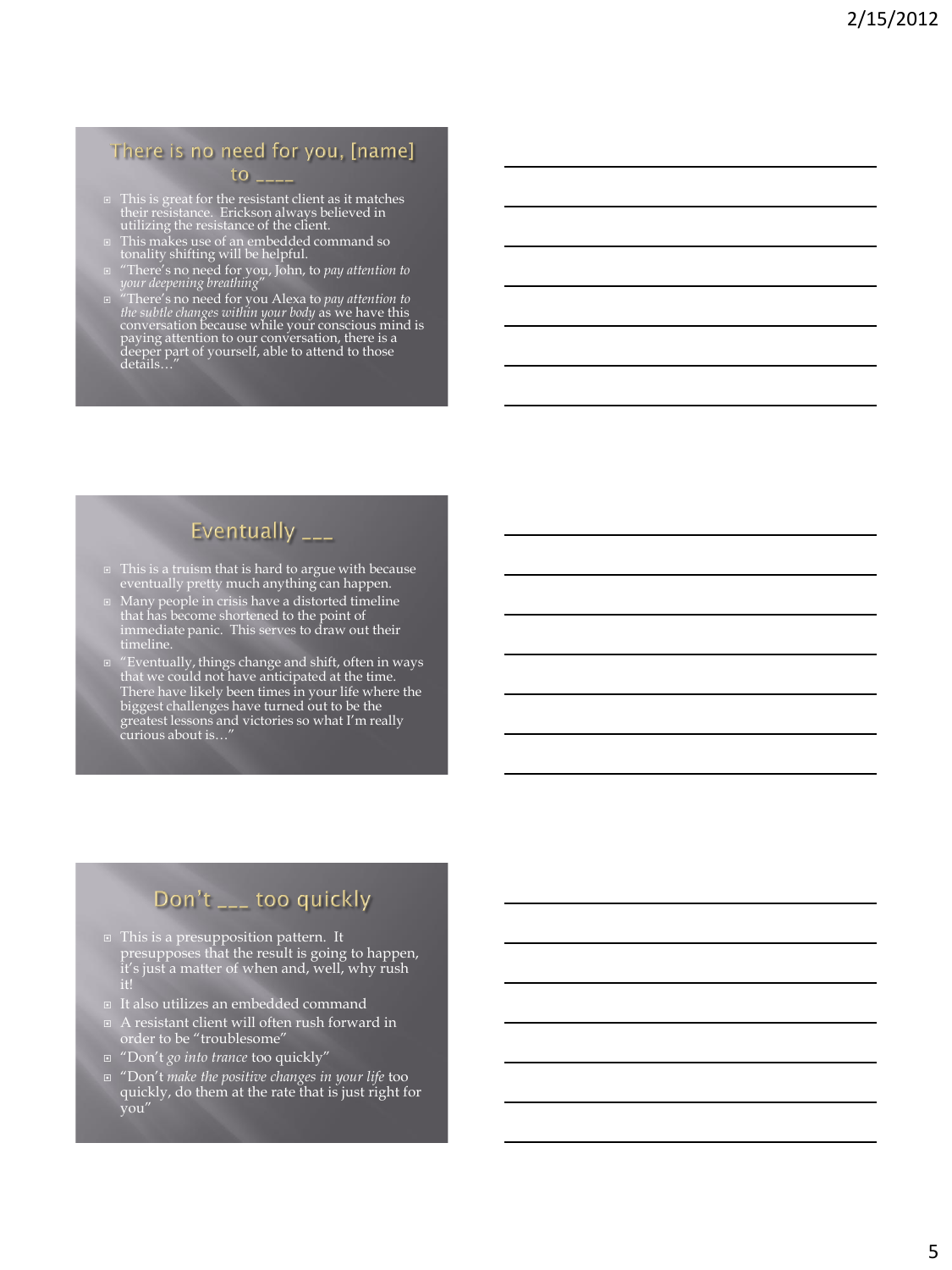## When you really think about it

- □ This is an elegantly simple pattern that has the presupposition that up until now the person has thought about something on a superficial level and this is an invitation to go deeper in.
- I use this to reframe or preframe ideas and as a way of inducing a transderivational search.
- "Many of us think that we only have one mind per se but when you really think about it, there's a part of our mind that we're aware of and then there's a deeper more profound part of ourselves that's paying attention, all the time, NOW, with me…"

# I could say \_\_\_ but \_\_\_

- This is another great way to introduce an idea in a non-threatening way. You make your statement and then consciously discount it to remove resistance at the conscious level.
- "I could say you'll be amazed at how quickly you can make positive changes but what's most important is that you might start to consider what those changes might be…"

#### I don't know if you've already begun to notice...

- $\boxed{a \text{ } A}$  wonderful combination of presupposition and transderivational searching
- **The presupposition is that something is already** happening, it's just whether the person has noticed it or not.
- The TDS happens when the person goes deeper to figure out whether they have noticed things
- "I don't know if you've already begun to notice your breathing changing as you start to relax"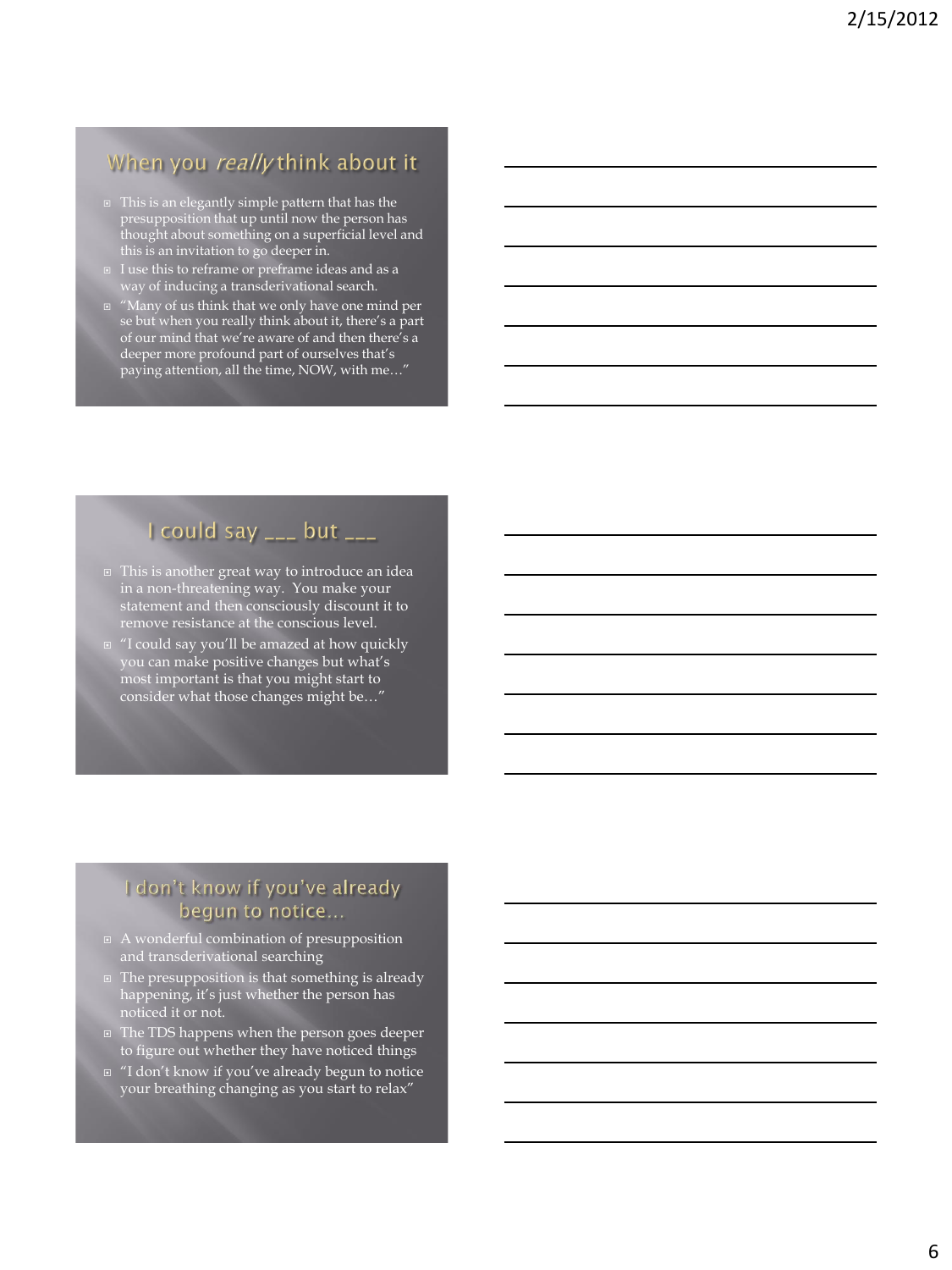#### You might become aware of \_\_\_ when you \_\_\_

- □ This is a great one for being permissive and examining possibilities – you might be, and then again you might not be but you'll have to try it on for size to find out.
- It's also creating a causal chain. Make the second thing easy to achieve and the first more difficult.
- You might become aware of the surprising number of options available to you when you *take the time to slow down and go inside*

## **Using the Patterns**

- Have some fun! It's amazing what you can say with a smile on your face.
- Start them off one at a time and then start combining them like steps in a dance. Their true power comes when used in a flow.
- $\Box$  Write them out, record yourself, make cue cards and use them in conversation
- Look for the cues of trance and ratify them when you see them – "That's right…"

## Example

 $\Box$  A mentor of mine once said to me that the more you are able to quiet your mind, the more you'll be aware of the fact that there are 2 parts of your mind; the surface and superficial conscious mind which thinks that i